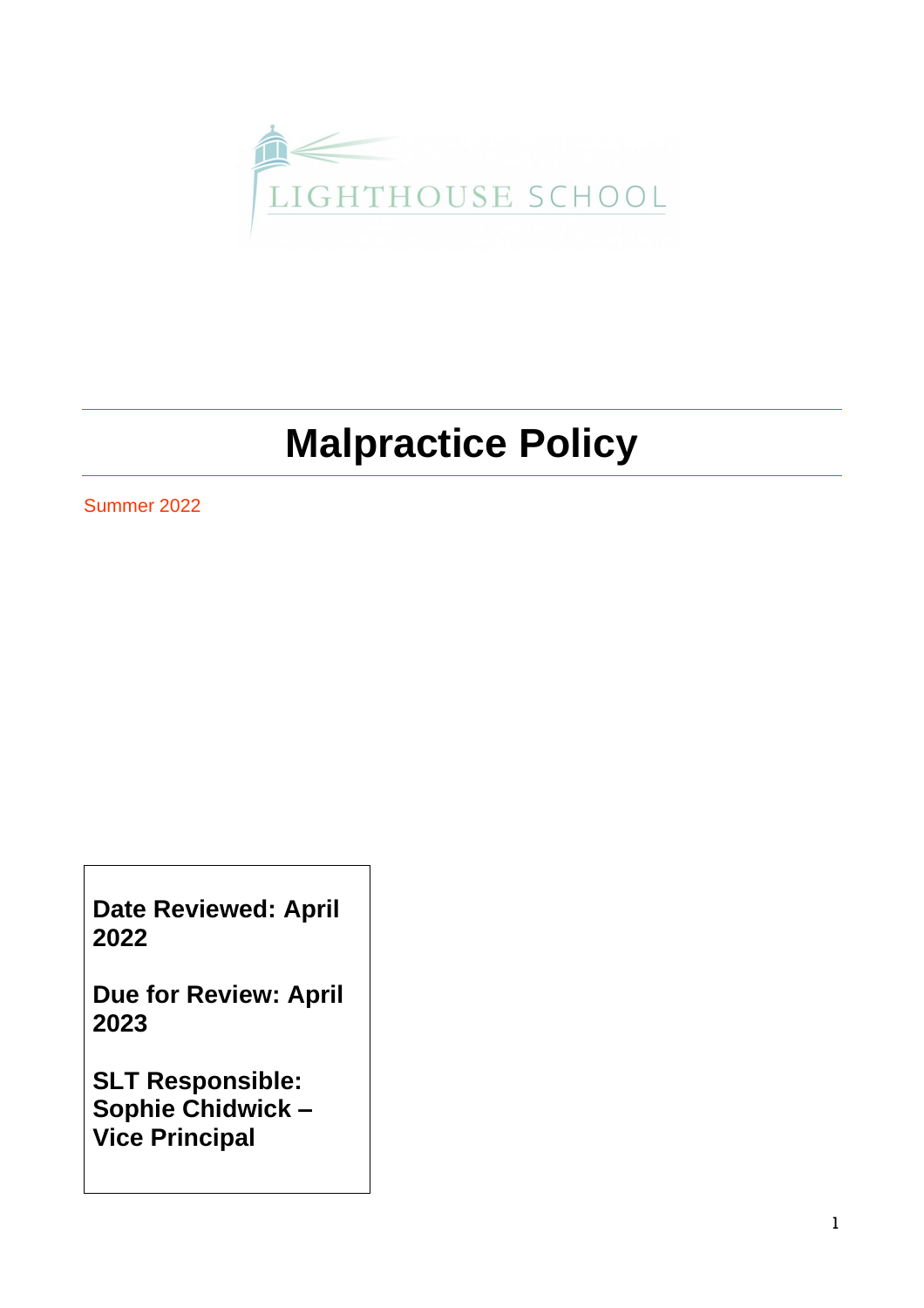# **Contents**

### <span id="page-1-0"></span>**Introduction**

The Lighthouse School manages malpractice, in accordance with the JCQ [General Regulations for](https://www.jcq.org.uk/exams-office/general-regulations/)  [Approved Centres](https://www.jcq.org.uk/exams-office/general-regulations/) (section 5.11). Under normal delivery arrangements we take all reasonable steps to prevent the occurrence of any malpractice (which includes maladministration) before, during and after examinations and report and investigate as detailed in the Exam Centre Policy according to the requirements.

Our general centre policies regarding malpractice, maladministration and conflicts of interest have been reviewed to ensure they address the specific challenges of delivery in Summer 2021.

## <span id="page-1-1"></span>**Purpose of the policy**

This policy addresses malpractice under the specific arrangements for delivery in Summer 2021.

All staff involved have been made aware of this policy.

### <span id="page-1-2"></span>**General principles**

In accordance with the regulations the Lighthouse School will:

- take all reasonable steps to prevent the occurrence of any malpractice (which includes maladministration) before, during and after the determination of grades process
- inform the awarding body immediately of any alleged, suspected, or actual incidents of malpractice or maladministration, involving a candidate or a member of staff, by completing the appropriate documentation, including:
	- ❖ the [JCQ M1 form](https://www.jcq.org.uk/exams-office/malpractice/) in a case of suspected candidate malpractice
	- ❖ the [JCQ M2 form](https://www.jcq.org.uk/exams-office/malpractice/) in a case of suspected malpractice/maladministration involving a member of centre staff
	- ❖ the [JCQ M3](https://www.jcq.org.uk/exams-office/malpractice/) form in a case of suspected malpractice/maladministration staff
- as required by an awarding body, investigate any instances of alleged or suspected malpractice (which includes maladministration) in accordance with the JCQ publication [JCQ](https://www.jcq.org.uk/exams-office/malpractice/)  [Suspected Malpractice: Policies and Procedures 2021-2022](https://www.jcq.org.uk/exams-office/malpractice/) and provide such information and advice as the awarding body may reasonably require

Where reference is made to candidates, this includes any private candidates accepted by the centre

#### <span id="page-1-3"></span>**Reporting malpractice**

**Candidates** (or an individual acting on their behalf)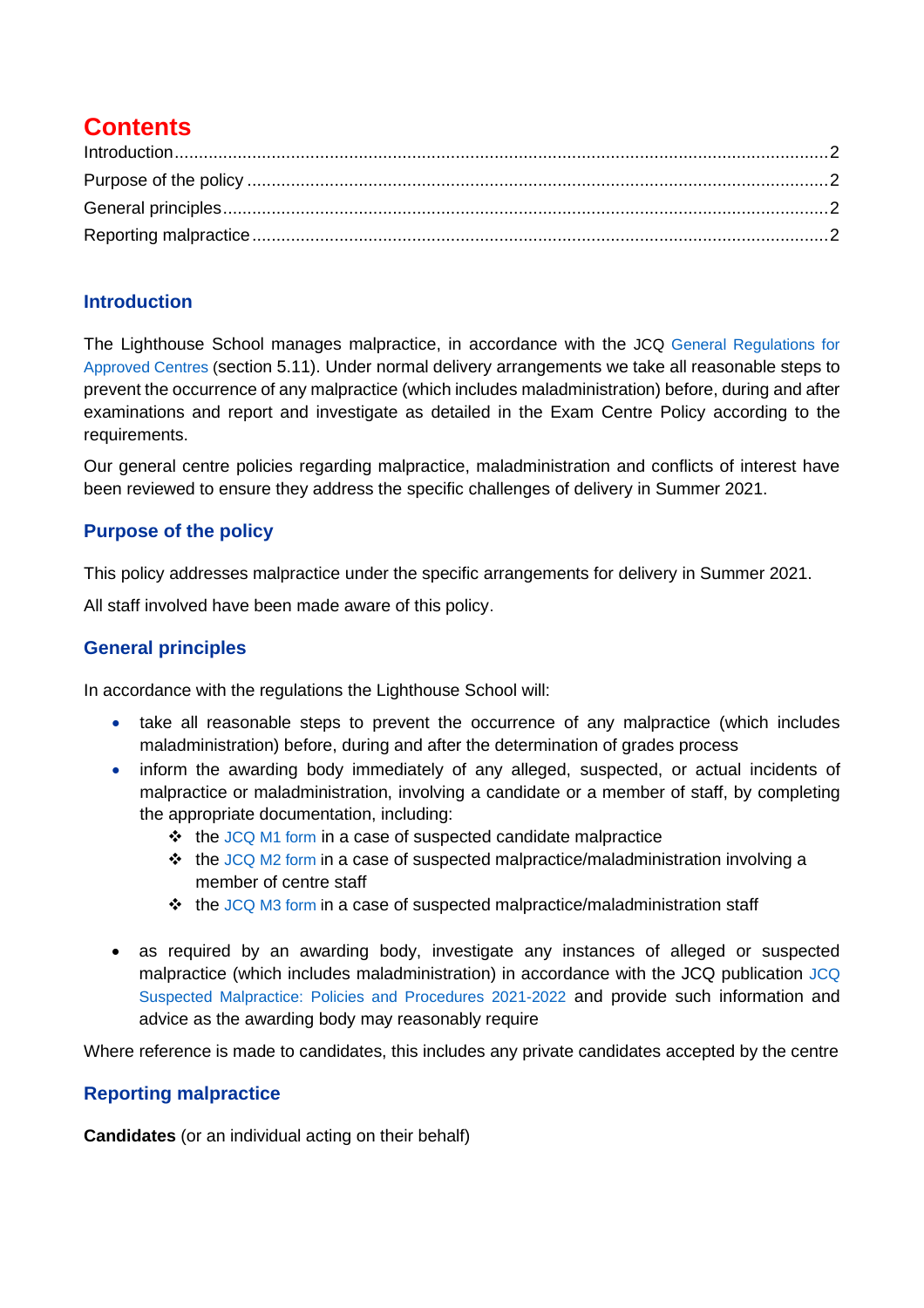In accordance with [JCQ Guidance on the determination of grades for A/AS Levels and GCSEs for Summer](https://www.jcq.org.uk/summer-2021-arrangements/)  [2021](https://www.jcq.org.uk/summer-2021-arrangements/) each candidate will be made aware of the evidence that is going to be used and understand that the range of evidence used to determine a grade is not negotiable.

Where a candidate might attempt to gain an unfair advantage during the centre's process on the determination of grades by, for example, submitting fabricated evidence or plagiarised work, or any other act deemed as malpractice in the [JCQ Suspected Malpractice: Policies and Procedures](https://www.jcq.org.uk/exams-office/malpractice/) 2021-2022, the Lighthouse School will submit a report of suspected candidate malpractice to the relevant awarding body.

Where a candidate, or an individual acting their behalf such as a parent/carer, might try to influence grade decisions by applying pressure to the centre or any of its staff, the Lighthouse School will keep and retain clear and reliable records of the circumstances and the steps taken, and make the candidate aware of the outcome. This will include a record that confirms the candidate had been made aware of the evidence that was going to be used and understand that the range of evidence used to determine a grade was not negotiable.

However, if a candidate or an individual acting on their behalf continues to inappropriately attempt to pressure centre staff, a report of suspected candidate malpractice will be submitted to the relevant awarding body.

A report will be submitted by completing the appropriate documentation as guided by the individual awarding body concerned, including the form [JCQ M1 Report of suspected candidate malpractice.](https://www.jcq.org.uk/exams-office/malpractice/)

- This form must be used by the head of the centre to notify the appropriate awarding body of an instance of suspected candidate malpractice in the conduct of examinations or assessments
- It can also be used to provide a report on investigations into instances of suspected malpractice
- In order to prevent the issue of erroneous results and certificates, it is essential that the awarding body concerned is notified immediately of instances of suspected candidate malpractice

#### **Centre staff**

The Lighthouse School will report any instances of potential malpractice (which includes maladministration) where any centre staff fail to follow the published requirements for determining grades.

Examples of potential malpractice taken from the [JCQ Guidance on the determination of grades for A/AS](https://www.jcq.org.uk/summer-2021-arrangements/)  [Levels and GCSEs for Summer 2022](https://www.jcq.org.uk/summer-2021-arrangements/) includes but is not limited to:

- Exam entries are created for students who had not studied the course of entry or had not intended to enter for June 2022
- Grades created for students who have not been taught sufficient content to provide the basis for that grade
- A teacher deliberately and inappropriately disregarding the centre's published policy when determining grades
- A teacher fabricating evidence of candidate performance to support an inflated grade
- A teacher deliberately providing inappropriate levels of support before or during an assessment, including deliberate disclosure of mark schemes and assessment materials, to support an inflated grade
- A teacher intentionally submitting inflated grades